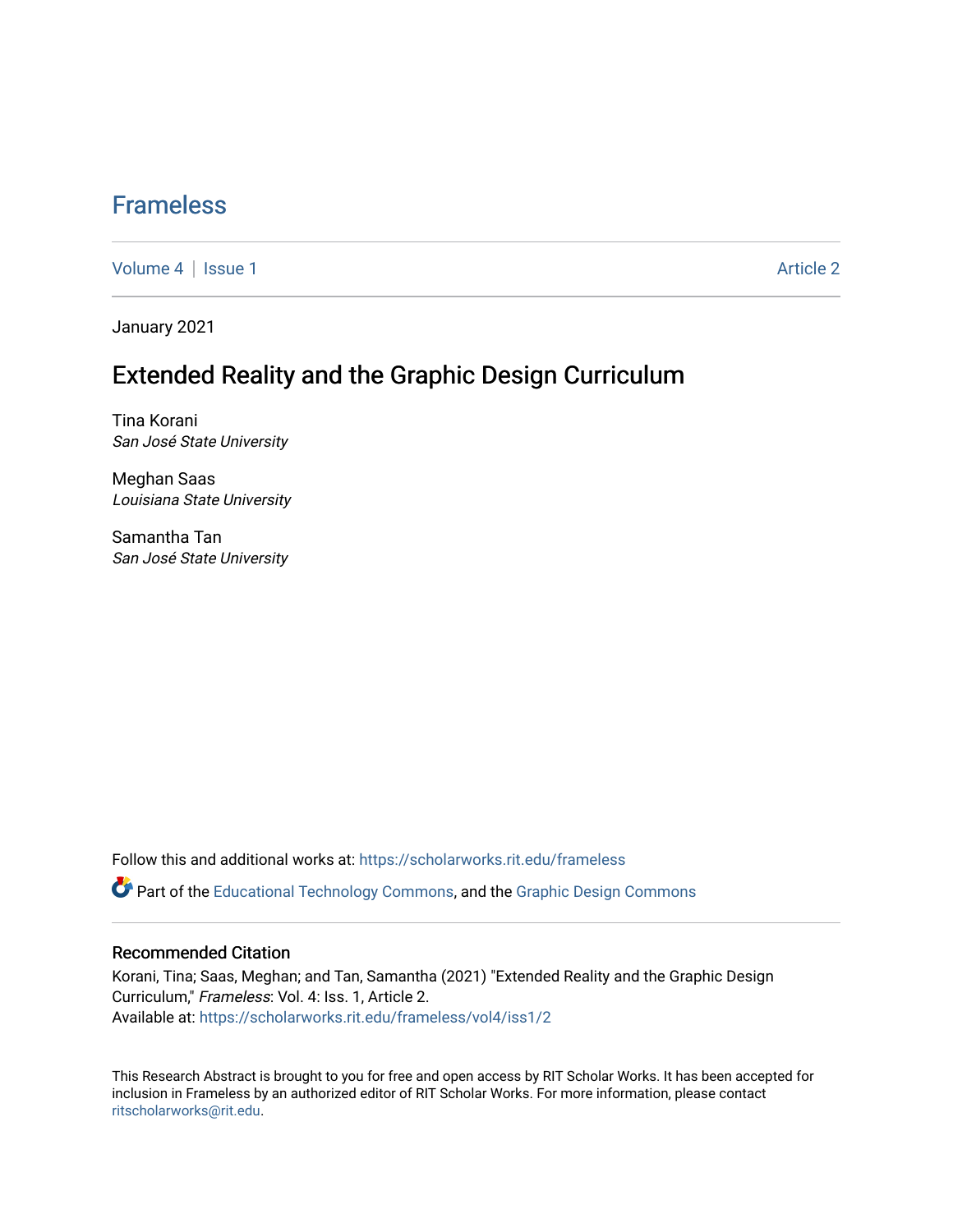# **FRAMELESS**

## **Extended Reality and the Graphic Design Curriculum**

**Tina Korani\*** San José State University

**Meghan Saas** Louisiana State University

**Samantha Tan** San José State University

As we rapidly move toward a fully virtual world, commercial industries and organizations are becoming increasingly competitive with their communications strategies so that they can continue to attract audiences' attention and break through industry noise. As a result, the notion of "immersive experiences" is becoming more popular. XR technology is at the forefront of delivering unique, immersive and interactive experiences — and it has seen significant growth in recent years across all commercial industries and is poised to continue that trend.

The graphic design industry is embracing XR as a new medium, and XR skills are in high demand within the field. Given the trend in consumer interest and the recent pandemic-fueled shift toward exclusively virtual consumer interaction, AR is poised to be the ideal technological solution for meeting consumer demand and maintaining exciting brand engagement. Graphic designers must be prepared to meet that demand and craft those digital experiences. Those designers who do invest in AR skills will be in high demand and will contribute to a new era of interactive design.

Institutions of higher education must adopt XR—and particularly AR—into the graphic design curriculum to keep pace with the industry. Several barriers are slowing this curricular adoption but can be overcome through a greater push in education and training of AR technologies, as well as the overall dedication toward investing in the right AR tools.

Advances in AR technology have created an opportunity for its use as both a pedagogical tool and a creative medium. AR is the natural evolution of the digital mockup, and a vital tool in training our next generation of graphic designers. Integrating AR with traditional graphic design elements and principles will improve the learning process and outcomes of design students while elevating the design industry as a whole.

In this presentation we will discuss our paper and findings. We will show two demos, including (1) a branded stationery system for a company, and (2) a poster/banner. We will showcase how these design projects can be visualized in a real-world setting using AR. Through these demonstrations, audiences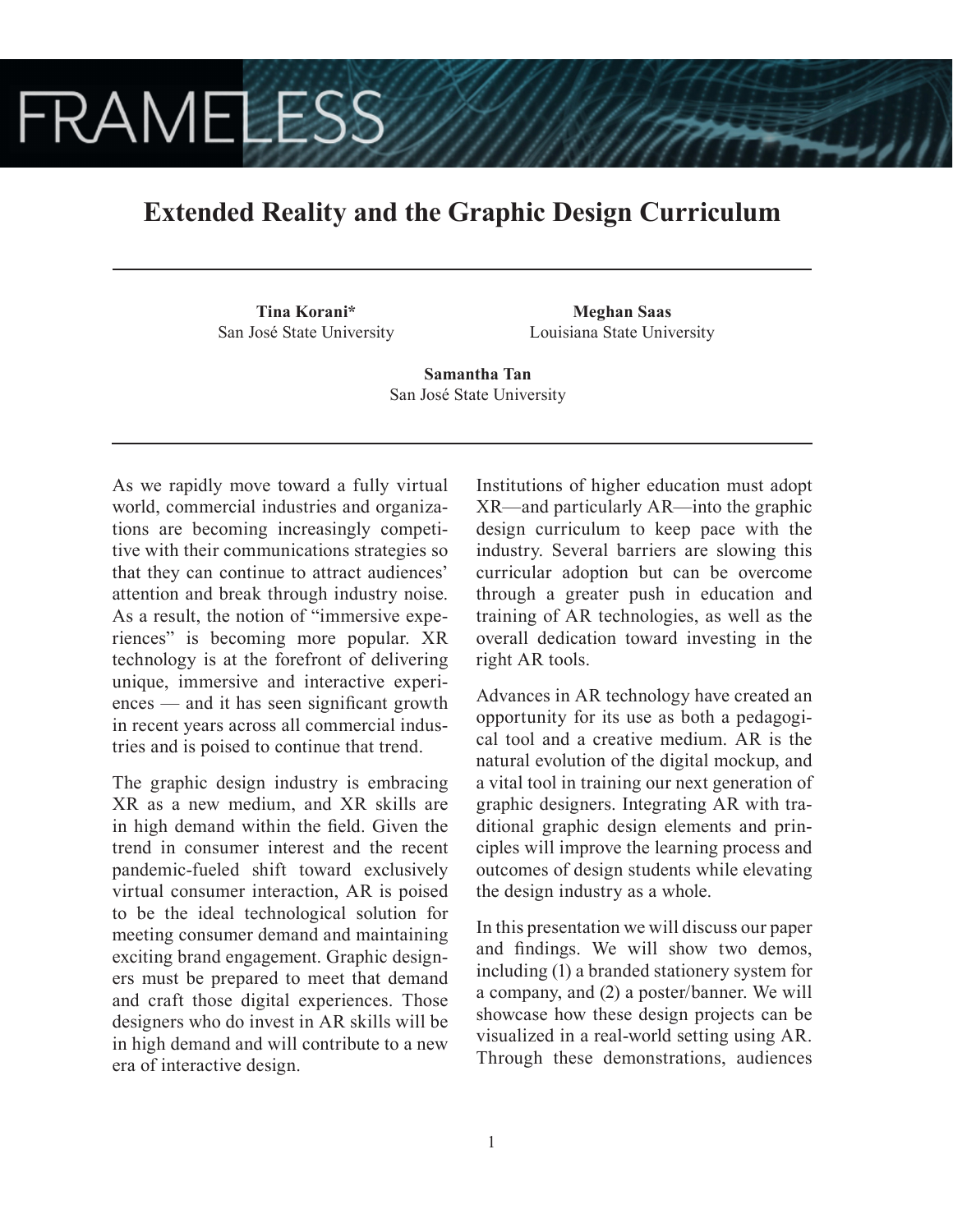**Vol. 4, No. 1 - 2022** *Frameless*

will understand how AR can elevate the design process from conception to final product.

**Keywords**—*graphic design, augmented reality, extended reality, virtual reality, industry, curriculum, social media, interactive* 

#### **REFERENCES**

Alkhattabi, Mona. 2017. "Augmented Reality as E-learning Tool in Primary Schools' Education: Barriers to Teachers' Adoption." *International Journal of Emerging Technologies in Learnin*g, 12(2), 91-100. https://onlinejournals.org/index.php/i- jet/article/ view/6158/4283.

Barroso-Osuna, Julio, Juan Jesus Gutiérrez- Castillo, Ma del Carmen Llorente-Cejudo, and Rubicelia Valencia Ortiz. 2019. "Difficulties in the Incorporation of Augmented Reality in University Education: Visions from the Experts." *Journal of New Approaches in Educational Research,* 8(2), 126-141. doi.org/10.7821/naer.2019.7.409.

Deloitte Digital. "Snap Consumer AR: Global Report 2021". 2021. *Deloitte Digital*. 1-74. https://www2.deloitte. com/content/dam/Del oitte/xe/ Documents/About- Deloitte/Snap%20 Consumer%20AR\_Global%20 Report\_2021.pdf.

- Dunleavy, Matt, Chris Dede, and Rebecca Mitchell. 2009. "Affordances and limitations of immersive participatory augmented reality simulations for teaching and learning." *Journal of Science Education and Technology,* 18(1), 7–22. dx.doi.org/10.1007/s10956- 008-9119-1.
- Hillmann, Cornel. 2021. "UX for XR: User Experience Design and Strategies for Immersive Technologies: 5.2 Handheld AR Breakthroughs." *O'Reilly Media,* 162. https://learning.oreilly.com/library/ view/ux- for- xr/9781484270202/ html/497551\_1\_En\_5\_C hapter.xhtml
- Kerr, Jeremy and Gillian Lawson. 2019. "Augmented Reality in Design Education: Landscape Architecture Studies as AR Experience." *The International Journal of Art & Design Education,* 39(1), 6–21. https://doi. org/10.1111/jade.12227.
- Kipper, Greg and Joseph Rampolla. 2013. *Augmented Reality: An Emerging Technologies Guide to AR.*  Massachusetts: Syngress/Elsevier.
- Kwok, Andrei O.J. and Sharon G. M. Koh. 2020. "COVID-19 and Extended Reality (XR)." *Current Issues in Tourism,* 24(14), 1935-1940. doi.org/10.1080/1368 3500.2020.1798896.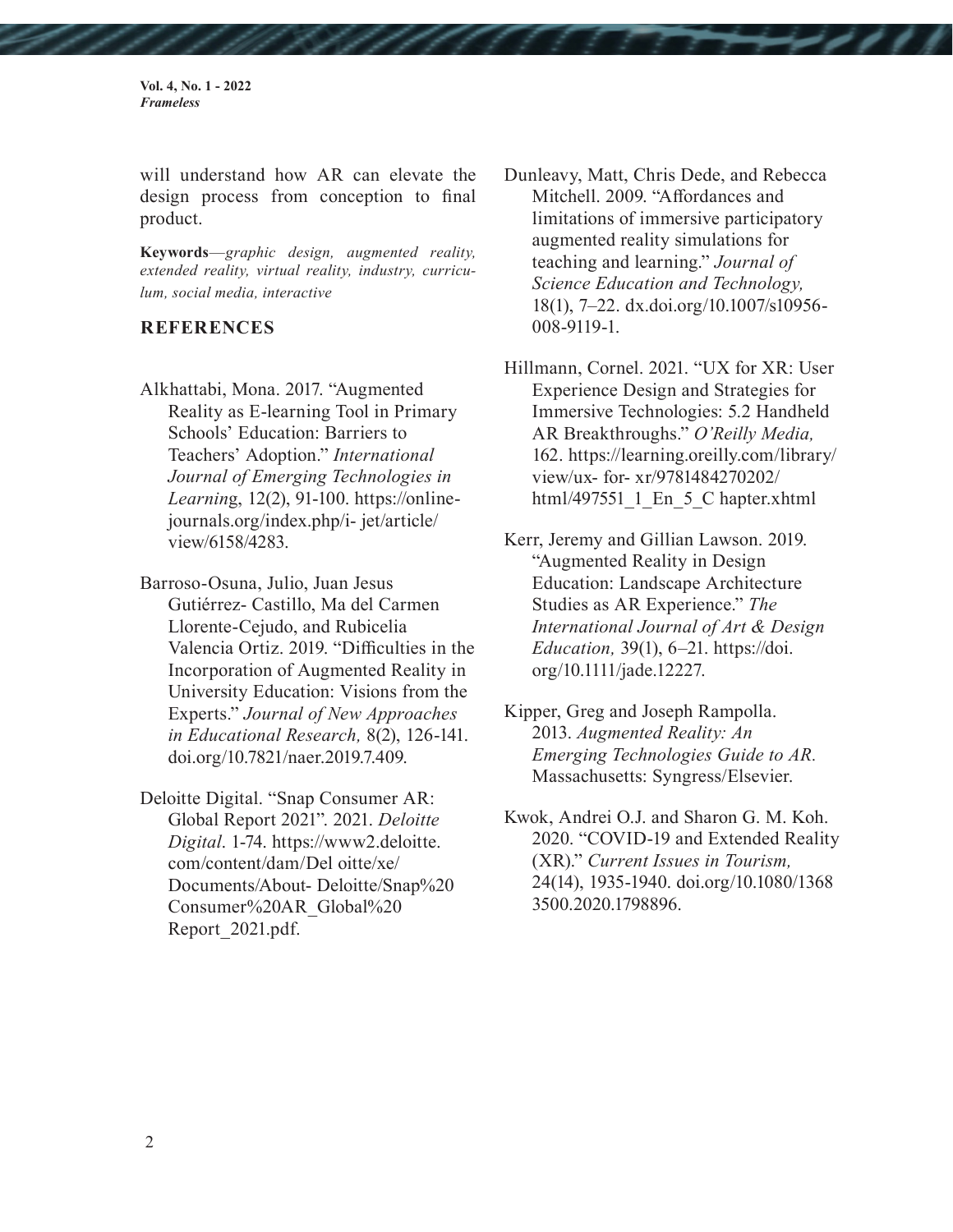- Marr, Bernard. 2019. "What Is Extended Reality Technology? A Simple Explanation For Anyone." *Forbes.* https://www.forbes.com/sites/ bernardmarr/2 019/08/12/whatis-extended-reality- technologya-simple-explanation-foranyone/?sh=3551314a7249.
- Mauroner, O., L Le, and S. Best. 2016. "Augmented Reality in Advertising and Brand Communication: An Experimental Study." *World Academy of Science, Engineering and Technology, International Journal of Information and Communication Engineering,*  10(2), 422-425. doi.org/10.5281/ zenodo.1338858.
- McKinsey & Company. "How COVID-19 has pushed companies over the technology tipping point—and transformed business forever." 2020. *McKinsey & Company.* https://www. mckinsey.com/business- functions/ strategy-and-corporate- finance/ourinsights/how-covid-19-has- pushedcompanies-over-the-technologytipping-point-and-transformedbusiness- forever.
- Mohamed, Tarek I. 2020. "The Impact of Using Virtual-Augmented Reality on Some Design Careers (Product, Multimedia, Graphic)." *ICMSSP 2020: Proceeding of the 2020 5th International Conference on Multimedia Systems and Signal Processing,* 54-59. doi.org/10.1145/3404716.3404736.
- Needleman, Sarah E. and Jeff Horwitz. 2021. "Facebook, Apple and Niantic Bet People Are Ready for Augmented-Reality Glasses." *Wall Street Journal.*  https://www.wsj.com/articles/ facebook- apple-and-niantic-bet-peopleare-ready-for- augmented-realityglasses-11617713387.
- Papaefstathiou, Maria. 2019. "AR's Impending Impact on the Graphic Design Industry." *GraphicArt-News.*  https://www.graphicart- news.com/ ars-impending-impact-on-the- graphicdesign-industry/#.YSbT1NNKjlw.
- Priyakrushna, Mohanty, Azizul Hassan, and Erdogan Ekis. 2020. "Augmented reality for relaunching tourism post-COVID-19: socially distant, virtually connected." Worldwide Hospitality and Tourism Themes, 12(6), 753-760. https:// www.emerald.com/insight/content/do i/10.1108/WHATT-07-2020-0073/full/ html.
- Professional Certificate in AR/VR Development and 3D Graphics. (2021). New York University Tandon School of Engineering. https://em.online. engineering.nyu.edu/profes sionalcertificate-ar-vr.
- Reality Types When Graphic Designers Create Augmented Reality Apps. *Ceros.*  https://www.ceros.com/inspire/originals/ aug mented-reality-apps/.